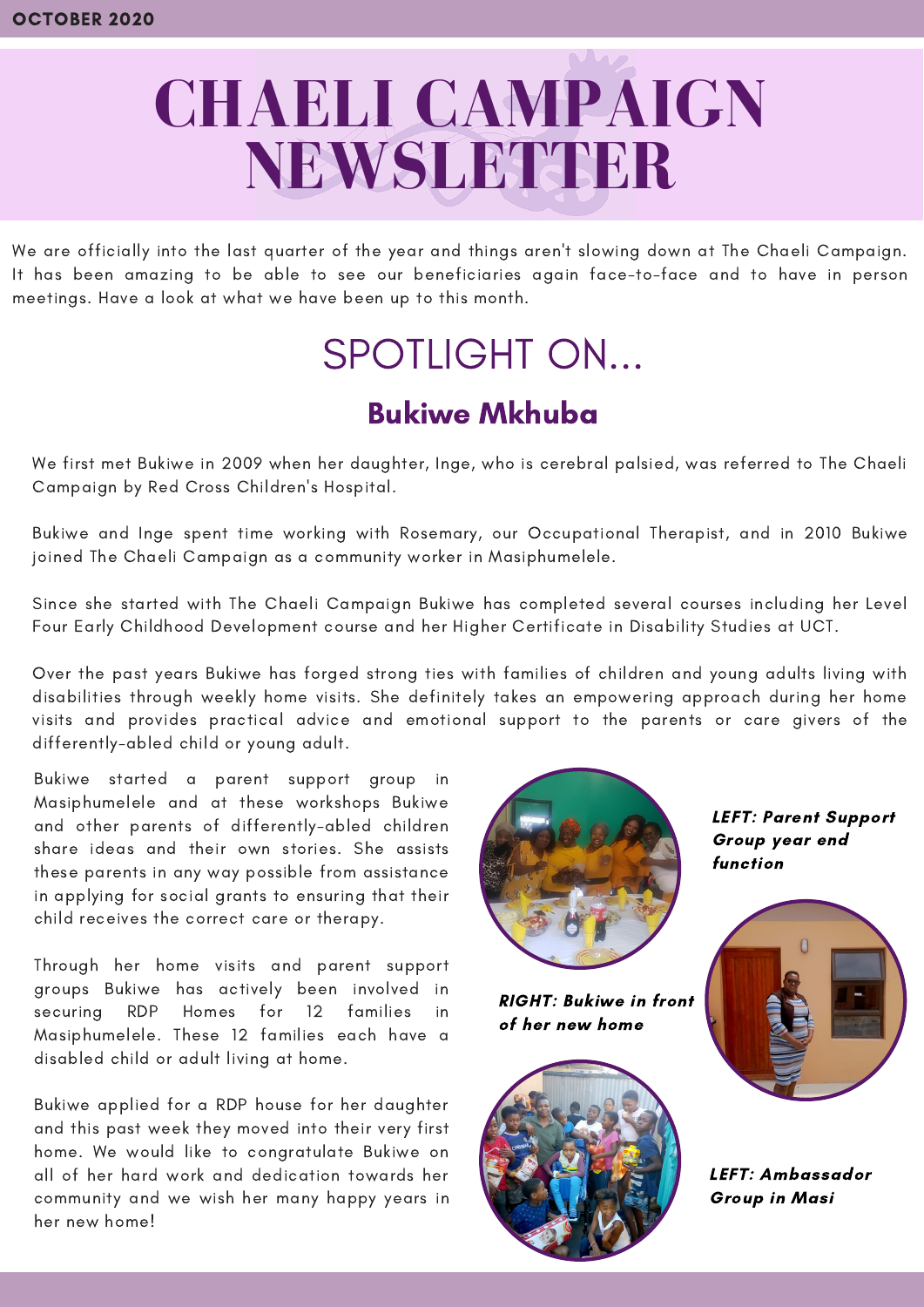### Independent Communication for Kudzai



b years old and was born with cerebral palsy,<br>nd epilepsy. He has been part of The Chaeli C<br>vears and is a Chaeli wheelchair dancer. Chae Kudzai is 15 years old and was born with cerebral palsy, and has dystonia and epilepsy. He has been part of The Chaeli Campaign family for years and is a Chaeli wheelchair dancer, Chaeli Buggy Rider as well as a Chaeli Sports & Recreations Club adaptive runner.

Due to Kudzai's disability his communication is limited, however, with specialised equipment and software his entire world could be opened up.

Along with this mom Ellen, we would like to help Kudzai achieve independent communication by purchasing specialised software and a laptop. We need to raise R36 000 in order to purchase the Eyegaze software and laptop.





If you would like to support Kudzai in reaching independent communication please find details below:

THE CHAELI CAMPAIGN BANK: ABSA ACC #:9197 353 175 (Savings) BRANCH: Wynberg (632005) REFERENCE: Your Name + KUDZAI

We are able to provide Section 18A Tax Certificates for donations made in support of #KudzaisCommunication

#### Face-to-face with our therapists

Earlier this month our therapists, community workers and teachers met face-to-face after meeting virtually since April.

We have all missed personal connection and it was wonderful to be able to share experiences and discuss ideas with one another.





#### Happiness & Education with Uyolo ne Mfundo

We received wonderful feedback from several ECD Centres who received Volume 1 of Uyolo ne Mfundo (English translation is Happiness & Education). One teacher in Brown's Farm sent us the photo alongside and said that the children have been doing the activities in class time, as well as at home with their parents. Volume 2 of Uyolo ne Mfundo is currently being distributed and we can't wait to see more photos of the children completing the activities.